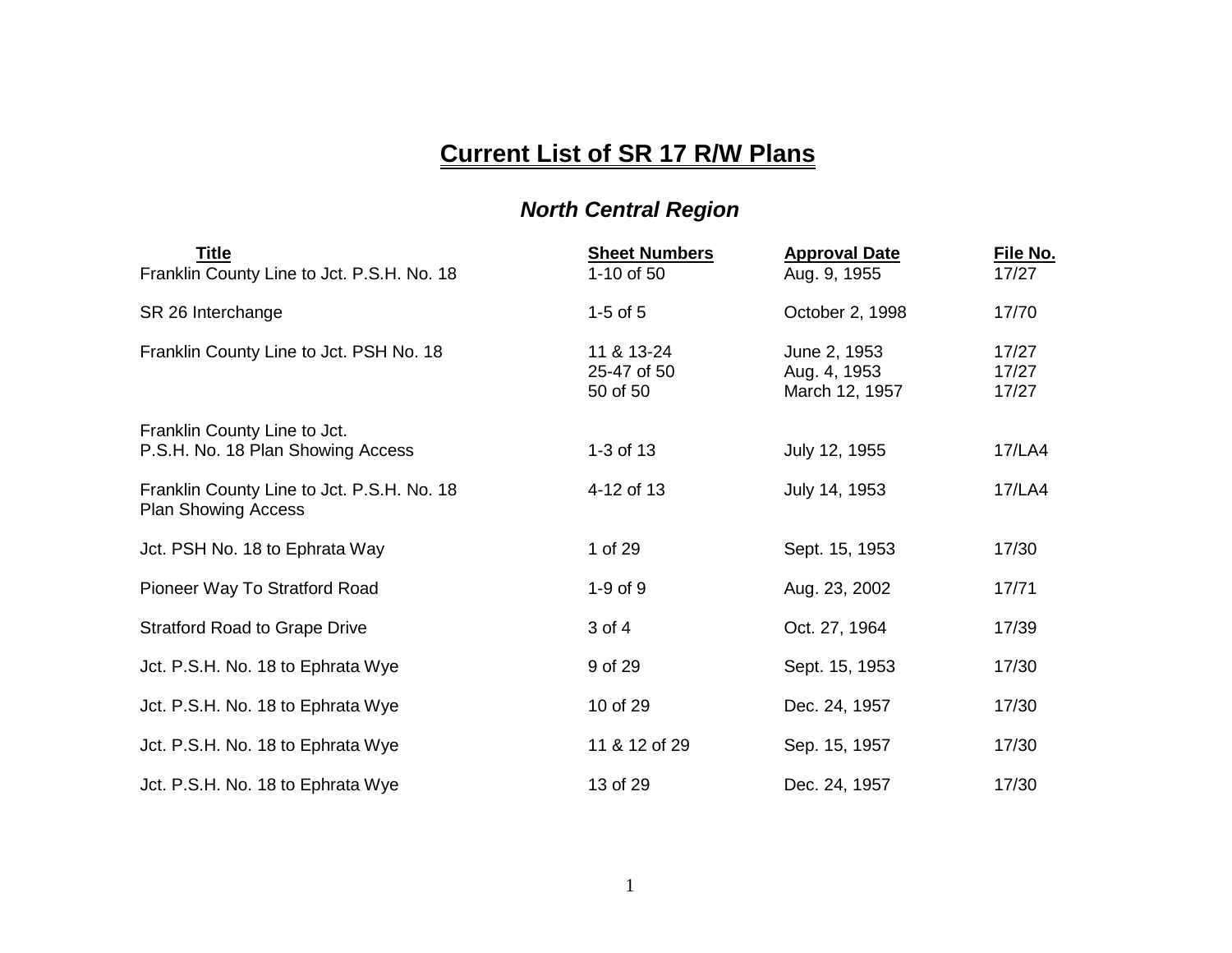| Jct. P.S.H. No. 18 to Ephrata Wye                                  | 14-29 of 29  | Sept. 15, 1953                                  | 17/30  |
|--------------------------------------------------------------------|--------------|-------------------------------------------------|--------|
| Jct. P.S.H. No. 18 to Ephrata Wye<br><b>Plan Showing Access</b>    | $2-8$ of $8$ | Aug. 11, 1953<br>Oct. 27, 1964<br>Sep. 10, 1957 | 17/LA5 |
| Jct. P.S.H. No. 18 to Ephrata Wye<br><b>County Road Connection</b> | 1 of 1       | July 13, 1954                                   | 17/30  |
| Ephrata Wye to Soap Lake                                           | 1-12 of 12   | Oct. 20, 1953                                   | 17/23  |
| Ephrata Wye to Soap Lake Plan Showing Access                       | $1-3$ of $3$ | Oct. 13, 1953                                   | 17/LA3 |
| Town of Soap Lake                                                  | 1 & 2 of 2   | July 28, 1950                                   | 17/47  |
| Coulee City to Soap Lake<br>Soap Lake - North Section              | $1-6$ of $6$ | Dec. 15, 1931                                   | 17/7   |
| Coulee City to Soap Lake<br>Alkali Lake - Section No. 2            | $2-4$ of $4$ | Sept. 23, 1930                                  | 17/6   |
| Coulee City to Soap Lake<br><b>Alkali Lake Section</b>             | 1, 2 & 3A    | Sept. 23, 1930                                  | 17/8   |
| <b>GAP</b>                                                         |              |                                                 |        |
| <b>Blue Lake Vicinity</b>                                          | 1-4 of 4     | Jan. 27, 1953                                   | 17/21  |
| Blue Lake Vicinity Plan Showing Access                             | $1-3$ of $3$ | Jan. 6, 1959                                    | 17/LA2 |
| <b>Blue Lake to Dry Falls</b>                                      | $1-8$ of $8$ | May 24, 1955                                    | 17/20  |
| Blue Lake to Dry Falls Plan Showing Access                         | 1 & 2 of 2   | March 1, 1955                                   | 17/LA1 |